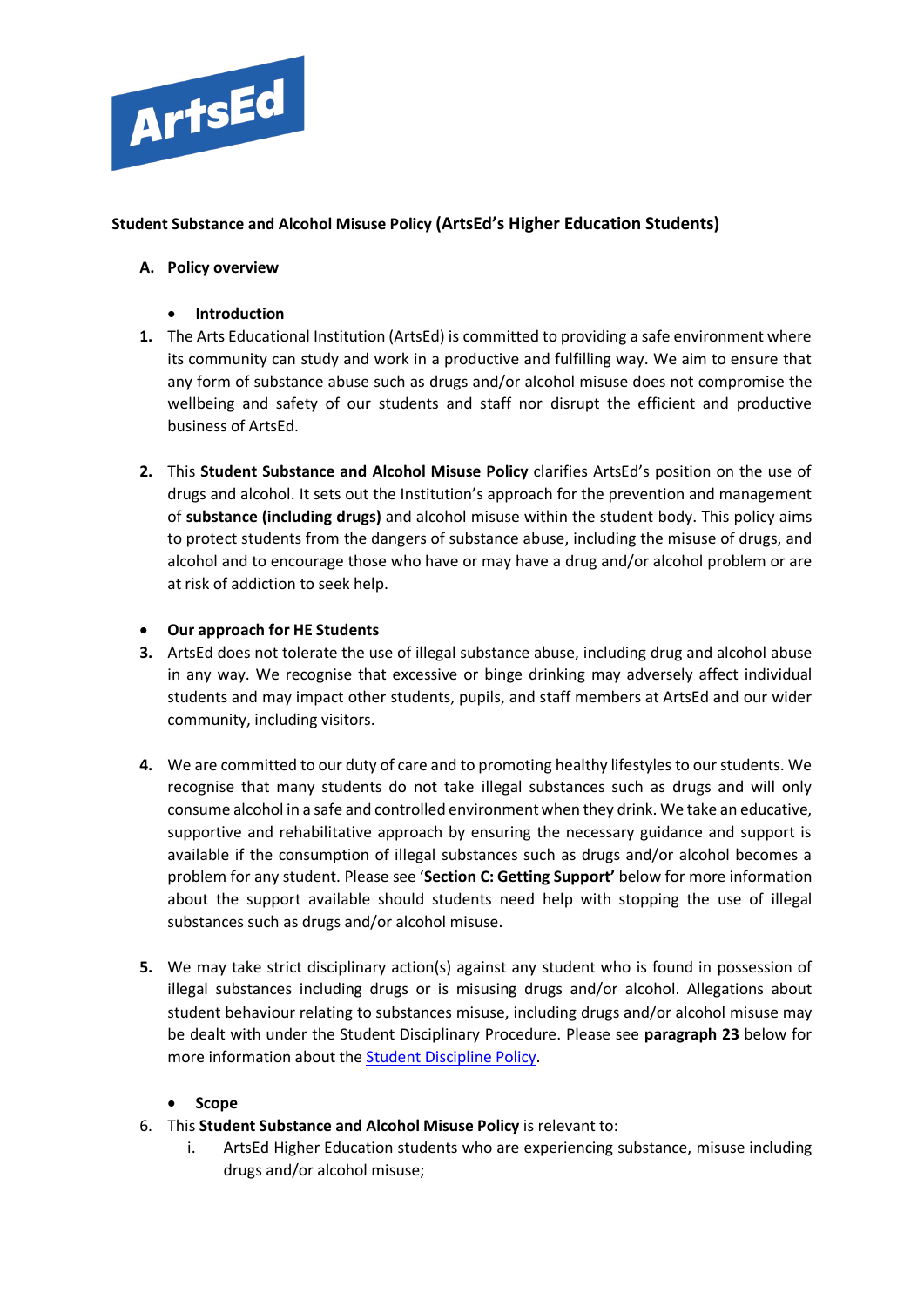- ii. ArtsEd Higher Education students seeking guidance and support for another student who they are concerned about because the student is experiencing, or is deemed to be experiencing, substance misuse, including drugs and/or alcohol misuse;
- iii. ArtsEd Higher Education students who are suffering the consequences of bad behaviour arising from others substance misusing, including drug/alcohol misuse; and
- iv. ArtsEd staff members (including those undertaking activities on behalf of ArtsEd) who are seeking guidance and support on how to assist and manage students experiencing, or deemed to be experiencing, substance misuse, including drugs and/or alcohol misuse.

# **7. This policy is intended to clearly state ArtsEd's position on the use of drugs and alcohol by:**

- i. Raising awareness of the effects of substance misuse, including drugs and alcohol misuse and its impact on a student's study;
- ii. Encouraging early identification and intervention where a student has a substance misuse, including drug and/or alcohol misuse problem;
- iii. Assisting students and staff members (including staff members acting on ArtsEd's behalf) to manage and support students who are affected by substance misuse, including drugs and/or alcohol misuse;
- iv. Signposting and supporting students who are dealing with and/or are affected by substance misuse, including drugs and alcohol misuse by encouraging them to seek help voluntarily, where appropriate;
- v. Providing support and practical assistance for those with substance misuse, including drugs and alcohol problems with the assurance of upholding confidentiality and privacy, where it is safe to do so;
- vi. Ensuring that substance misuse, including drugs and/or alcohol use does not compromise the health and safety of anyone at ArtsEd or the running of an efficient and productive business of the Institution; and
- vii. Setting clear rules regarding substance misuse, including drugs and/or alcohol misuse including taking disciplinary action, where appropriate.

# **8. This policy should be read in conjunction with the following documents:**

- i. [Fitness to Study Policy](https://artsed003.blob.core.windows.net/policy/fitness-to-study-policy.pdf)
- ii. [Health and Safety Policy](https://artsed003.blob.core.windows.net/policy/health-and-safety-policy.pdf)
- iii. [Student Charter](https://artsed003.blob.core.windows.net/policy/student-charter.pdf)
- iv. [Student Complaint Procedure](https://artsed003.blob.core.windows.net/policy/student-complaint-procedure.pdf)
- v. [Student Discipline Policy](https://artsed003.blob.core.windows.net/policy/student-discipline-policy.pdf)
- vi. [Safeguarding Policy](https://artsed003.blob.core.windows.net/policy/safeguarding-policy.pdf)
- vii. [Student Terms and Conditions](https://artsed003.blob.core.windows.net/policy/student-terms-and-conditions.pdf)
- 9. Please refer to the [Staff Substance and Alcohol Misuse Policy](https://artsed003.blob.core.windows.net/policy/staff-substance-and-alcohol-misuse-policy.pdf) for matters relating to the management of staff related drugs and/or alcohol misuse.

# • **Definitions**

10. **Alcohol misuse:** Alcohol misuse is any drinking, either "intermittent or continual which negatively interferes with a person's behaviour, health, social functioning and/or work (including study) capability and conduct". Alcohol should be consumed sensibly and in moderation. Regular excessive drinking or 'binge' drinking may adversely affect individual students, other students, staff members who support students and visitors.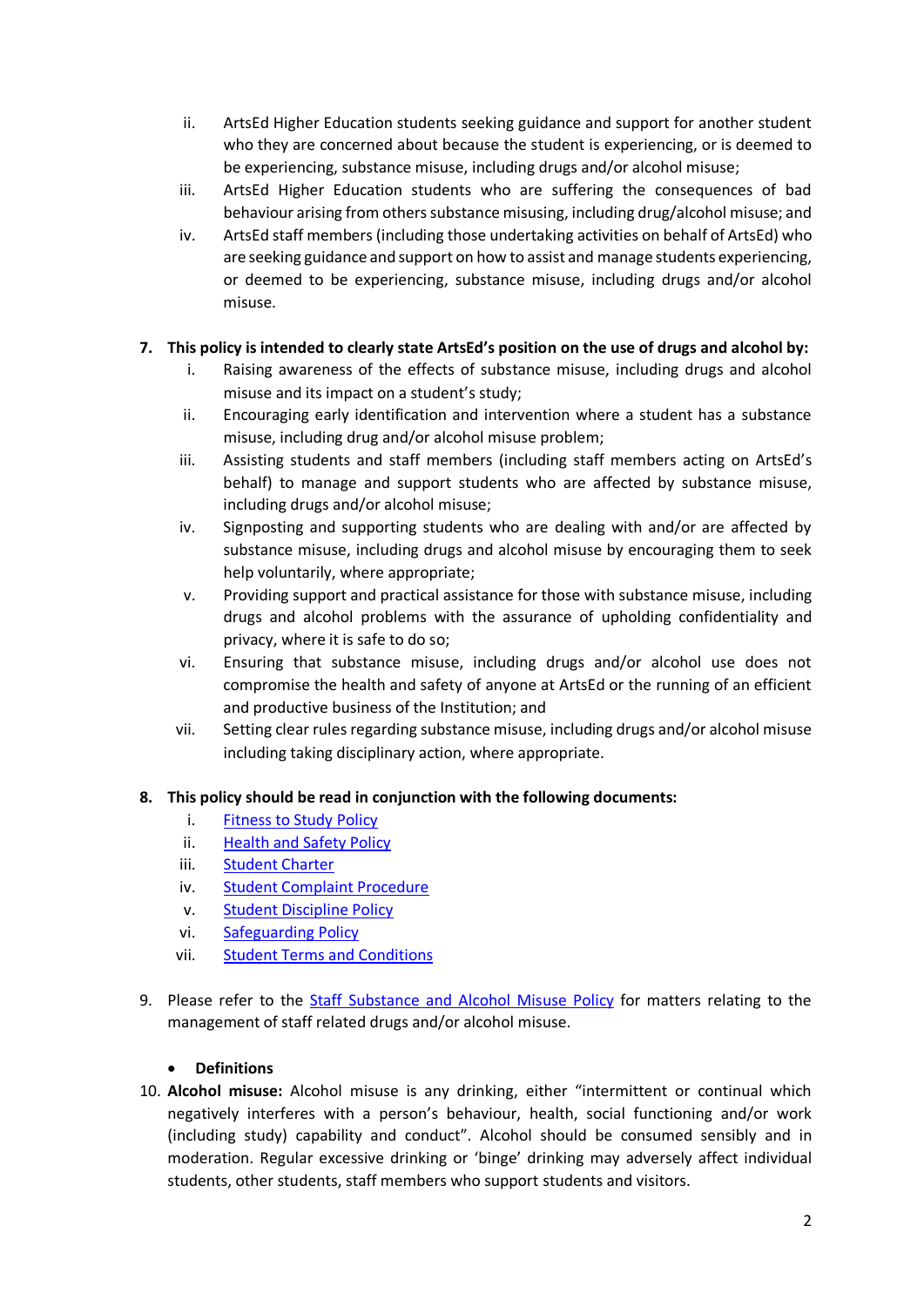- 11. **Drugs:** Any drug or psychoactive substance, whether illegal, prescribed or over the counter or solvents such as glue or butane. Prescribed and over-the-counter medication, their possession and use, is recognised as legitimate if taken responsibly and as per the instruction of the healthcare practitioner such as a GP, nurse prescriber, dentists, or Pharmacist. Drugs and substances covered in this policy are those that come under the Misuse of Drugs Act 1971 and Psychoactive Substances Act 2016.
- 12. **Psychoactive Substances:** Substances which, when taken or administered into one's system, can alter mental processes, e.g., perception, consciousness, cognition or mood and emotions. A substance produces a psychoactive effect in a person if, by stimulating or depressing the person's central nervous system, it affects the person's mental functioning or emotional state. It is an offence to produce or supply a psychoactive substance. Also refer to the definition of 'Supply' in **paragraph 14** below.
- 13. **Drug misuse:** The use of illegal drugs or psychoactive substances, the deliberate use of prescribed or over the counter drugs (when not for a medical condition) and the use of solvents, either intermittent or continual which interferes with a person's health, social functioning and/or work (including study) capability and conduct.
- 14. **Supply:** The transfer of physical control of a drug (including nootropic, cognitive enhancement drugs) to someone else. It is not important whether there is profit or benefit of any form, although this may be reflected in any decision regarding disciplinary sanction(s) taken by ArtsEd against a student.

# **B. Legal Framework**

# **15. Health and Safety**

**i.** Drugs and alcohol misuse is a health and safety risk to all. The health and safety of everyone at ArtsEd (staff members, students, pupils and visitors) is paramount and we take our obligations to comply with the Health & Safety at Work Act 1974 seriously. Any student under the influence of drugs and/or alcohol is not allowed to undertake study and/or visit the Institution. Please see **paragraph 22 (v.)** below on how to report a Health and Safety concern or incident.

# **16. Licensing Act**

**i.** The supply and consumption of alcohol are regulated and subject to the restrictions of the Alcohol Licensing Act 1964. ArtsEd has a legal duty and retains the legal right to manage its premises responsibly; it has the authority to ban people (including students) for antisocial behaviour from places where alcohol is served on its premises. Any antisocial behaviour could result in disciplinary action being taken against such a student by ArtsEd. This duty includes the need to ensure public order when alcohol is served by us that is not necessarily on sale, for example, when holding receptions at graduations and shows. Students are not permitted to bring their own alcohol into areas that have been licensed.

#### **17. Misuse of Drugs Act and Psychoactive Substances Act**

i. It is a criminal offence to produce, supply, possess, or import a controlled drug, as defined under the Misuse of Drugs Act 1971. Students who are found to use controlled drugs on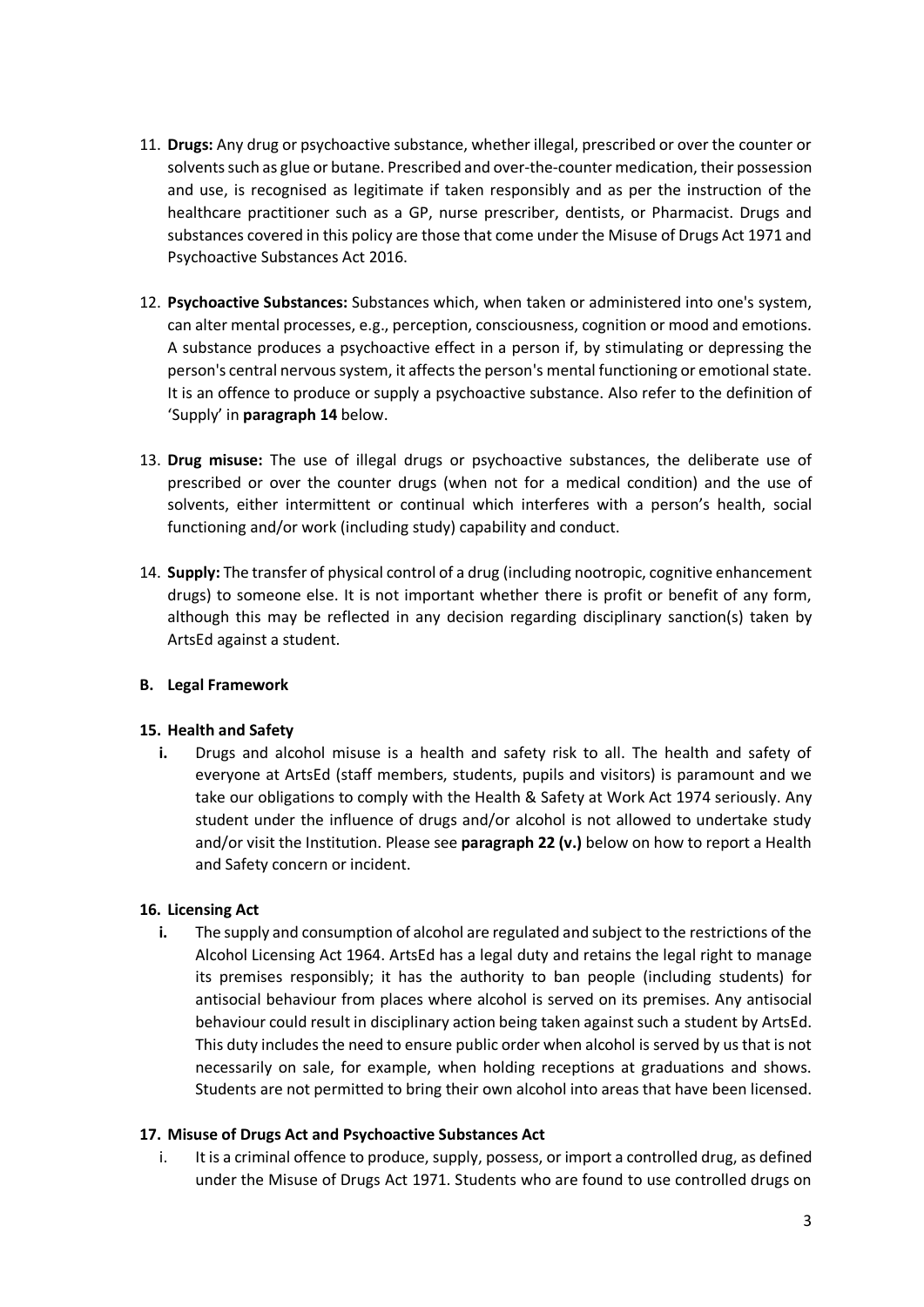ArtsEd's premises will have disciplinary action(s) taken against them. It is also a criminal offence to produce, supply, possess with the intent to supply, or import psychoactive substances, as defined under the Psychoactive Substances Act 2016. ArtsEd will report any act they deem to be criminal to the appropriate authorities.

### **18. Equality Act**

- i. We are mindful of our legal obligations under the Equality Act 2010 and are committed to promoting equality, diversity and inclusion in all our activities and processes. We will promote equality regardless of any protected characteristics and/or diverse backgrounds. We will ensure:
	- a. that we fulfil our commitments to the Equality duty by making sure that our practices and functions including this **Student Substance and Alcohol Misuse Policy** are accessible, barrier free and non-discriminatory in our application;
	- b. that we make reasonable adjustments for our disabled students who are experiencing or deemed to be experiencing drugs and/or alcohol misuse, noting that the dependency on drugs and/or alcohol does not in itself constitute a disability under the Equality Act;
	- c. that student carers of disabled people and students with dependants experiencing the negative impact of drugs and/or alcohol misuse (because of the student's dependant) will have applicable adjustments made, where appropriate.
	- d. that we provide support for our pregnant students who are experiencing or deemed to be experiencing substance misuse including, drugs and/or alcohol misuse, noting that the dependency on illegal substance, including drugs and/or alcohol can be harmful to an unborn child. We will provide the same level of support to any ArtsEd student who is a partner of a pregnant person experiencing or deemed to be experiencing substance misuse including, drugs and/or alcohol misuse.

#### **19. GDPR and Data Protection**

- i. All information obtained as part of this procedure will be held and processed in accordance with General Data Protection Regulations (GDPR) as set out under the Data Protection Act (DPA) 2018 and our [Privacy Notice.](https://artsed003.blob.core.windows.net/policy/privacy-notice.pdf) We will ensure that matters handled by us are undertaken with the appropriate level of confidentiality, noting that disclosure may be necessary where there is identified risk(s) or lawful grounds in accordance with data protection legislation. Information will only be made available, on legitimate grounds, to those who need it for the purposes of processing a student case and/or providing support.
- ii. Information held about students will be held securely and will not be excessive. Any information held will be relevant and limited to the purpose for which it is held and not held for longer than is necessary and in line with our retention schedules.
- iii. In some instances, aspects of a student's case may need to be disclosed to relevant staff for the matter to be processed.
- iv. Where we need to obtain/share information from a third party as part of managing a matter covered by this policy, we will only give the third party as much detail about a student and/or their case as is necessary by law and usually with the student's prior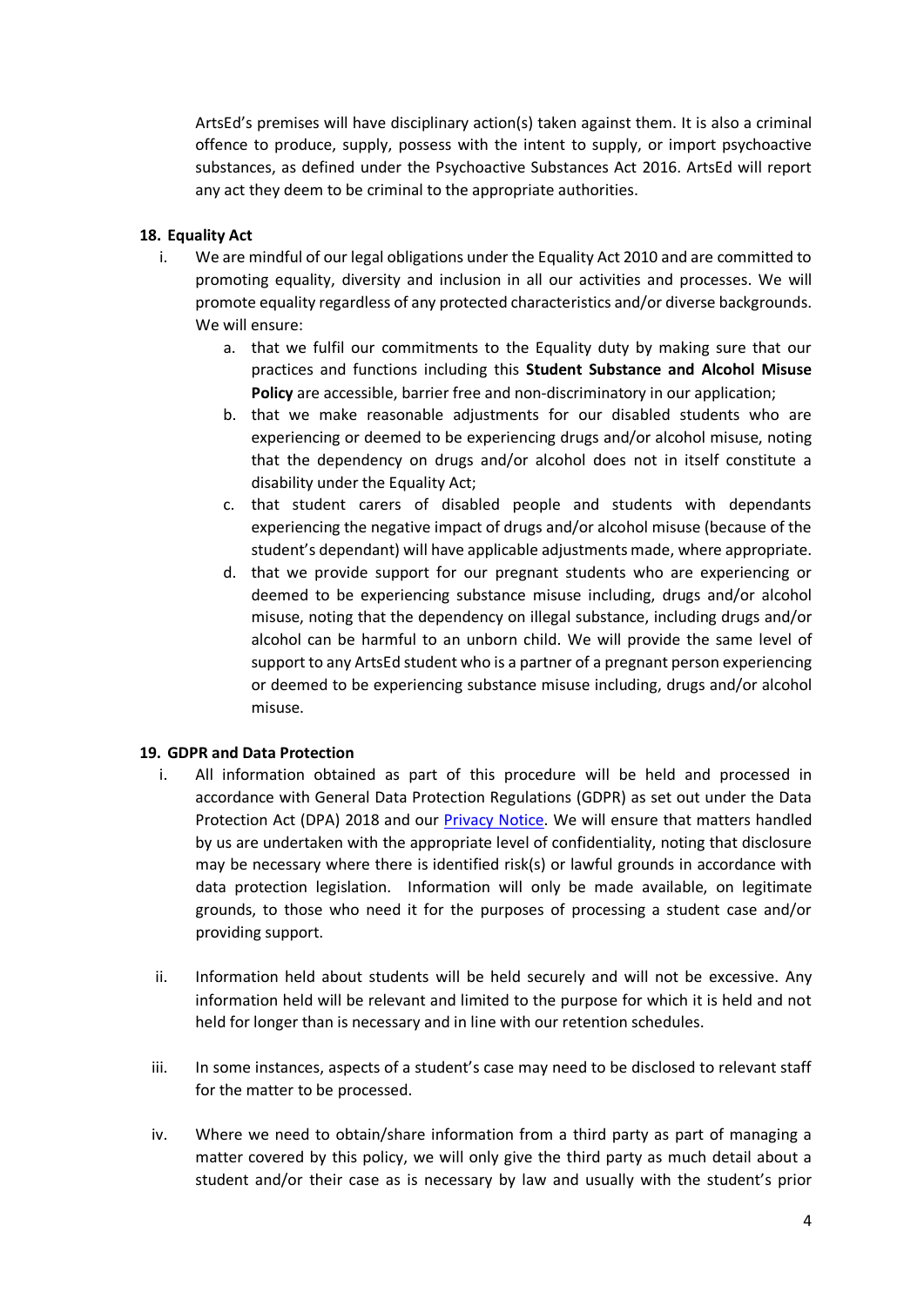consent. Where we share a student's information with a third party, we will make the student aware.

### **C. Getting Support**

### • **Student Support Services at ArtsEd**

- 20. Although many students will consume alcohol in a safe and controlled environment and would not abuse substances including drugs, we have a duty of care to ensure the necessary guidance and support is available if substance misuse including the consumption of alcohol and/or drug misuse becomes a problem for any student. Students who are identified as having misused substances including drugs and/or alcohol should be referred to and should seek specialist support to prevent it from leading to physical and/or psychological harm thus, having a negative impact on their wellbeing and/or studies. For example: ill-health, absence, poor time keeping, reduced work performance, accidents and poor or unacceptable behaviour.
- 21. Students with substance misuse problems such as drugs and/or alcohol problems may initially become apparent to other students or staff members who work closely with the affected student. Students or staff members who suspect substance misuse such as drugs and/or alcohol misuse in a student should encourage the student to seek help.
	- **i. Student Support Team:** Students with substance misuse problems including drugs and/or alcohol misuse should be directed to the Student Support Team. The student can contact the Student Support Team by sending an email t[o studentwelfare@artsed.co.uk.](mailto:studentwelfare@artsed.co.uk) Staff and students can also contact the Student Support Team directly for advice on how to support a student whom they suspect may have a substance misuse problem including drugs and/or alcohol misuse.
	- **ii. Student Counselling:** Students who suspect or know they have a substance misuse problems with drugs and/or alcohol misuse can also self-refer to ArtsEd's Counselling Service. Students can book a session with the Counselling Team by sending an email to [Counselling@artsed.co.uk.](mailto:Counselling@artsed.co.uk) The Student Counselling Service offers confidential space for students to seek advice about and discuss matters impacting their psychological wellbeing. Students are offered:
		- a. short term 1-2-1 counselling which can help students work on immediate problems;
		- b. assistance with developing healthy coping techniques;
		- c. support with gaining understanding of underlying issues; and
		- d. assistance with developing a longer-term treatment plan, if necessary.
	- iii. **Togetherall:** Togetherall is a clinically-managed, online community designed to improve mental health including where one's mental health has been affected by the impact of substance misuse including, drugs and/or alcohol misuse. Students can access the 24/7 online support by visiting [www.togetherall.com.](http://www.togetherall.com/)
	- iv. **Fitness to Study:** The Fitness to Study Procedure may be commenced in line with the requirements of the [Fitness to Study Policy.](https://artsed003.blob.core.windows.net/policy/fitness-to-study-policy.pdf) The aim is to respond to and manage any concerns regarding a student's health or behaviour where it is thought that it is seriously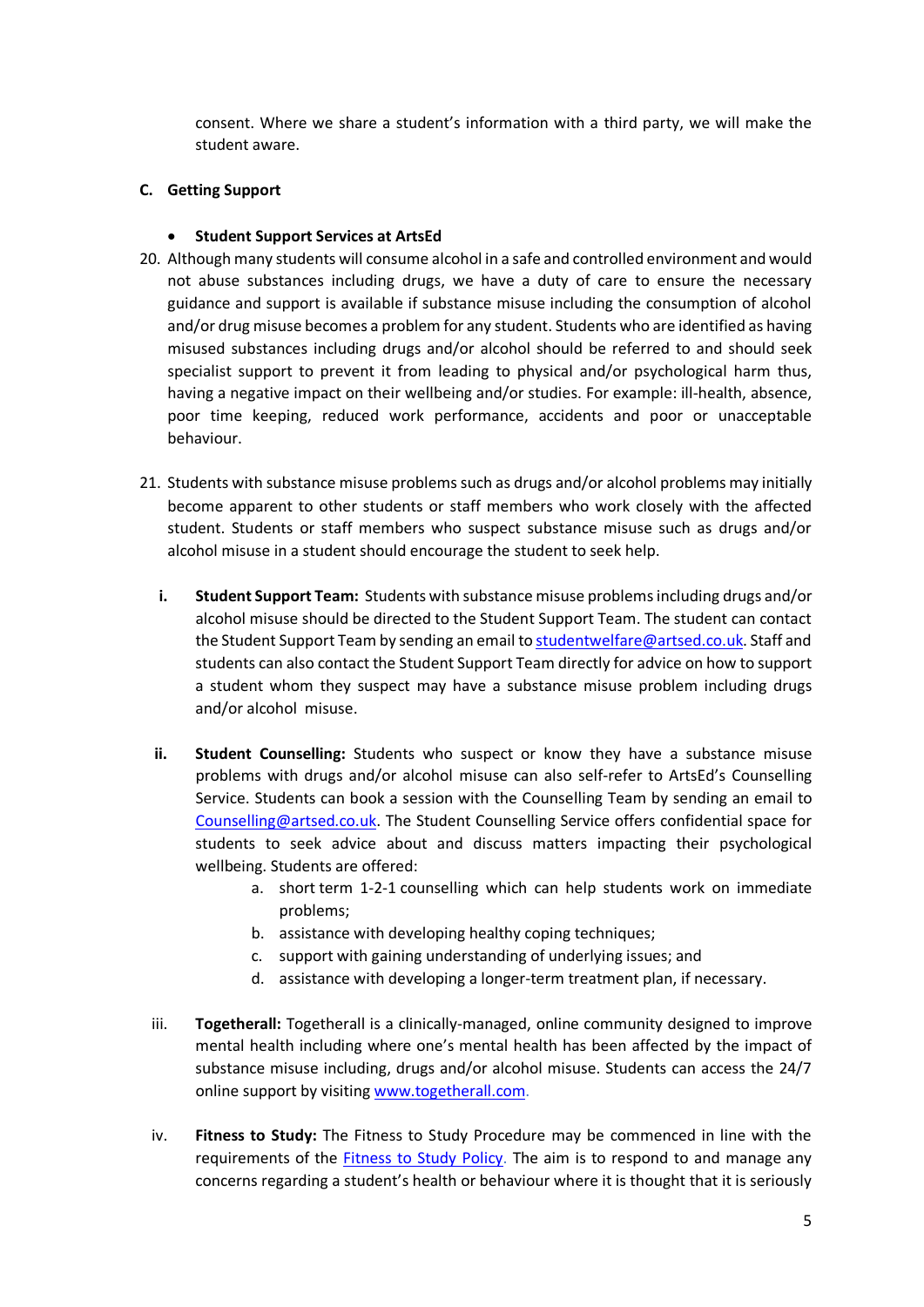impacting their ability to study. It may also be used where a student's health or behaviour is having an impact on other people, such as other students at ArtsEd and staff members. The procedure is intended to be supportive and is in place to enable students to successfully complete their studies, where possible. Students undergoing the Fitness to Study process because of substance misuse including, drugs and/or alcohol misuse may be referred to the Police where a criminal activity is alleged to have taken place.

**v. Health and Safety Incident:** Any accident or incident involving substance misuse including the misuse of drugs and/or alcohol should be reported by using ArtsEd's Accident Reporting Procedure in line with [ArtsEd's Health and Safety Policy.](https://artsed003.blob.core.windows.net/policy/health-and-safety-policy.pdf) It may also be necessary to contact the Emergency Services by calling 999 from a telephone depending on the nature or severity of the incident.

### • **External Support**

- **22.** As well as internal student support available at ArtsEd, students experiencing substance misuse problems including, drugs and/or alcohol misuse can also seek support from a variety of external organisations such as:
- i. **Alcohol Concern:** This is the national umbrella body for 500 local agencies tackling alcoholrelated harm and offering help to the families and friends of those with alcohol-related problems. The website provides a range of printable factsheets, searchable services and other useful links. Please visit [Alcohol harms. Time for change. | Alcohol Change UK](https://alcoholchange.org.uk/) to access the service.
- ii. **Drinkaware:** Drinkaware aims to protect people from alcohol harm. It offers information and advice to help people decide which practical changes are right for them and gives tips and advice to form new habits about drinking less. Please visit [www.drinkaware.co.uk](http://www.drinkaware.co.uk/) to access the service.
- iii. **Drinkline:** National alcohol helpline, offers information and self-help materials to callers worried about their own drinking, and offers support to families and friends of people who are drinking. Please call **0800 917 8282** to access the service.
- iv. **Know the Score:** Provides free and confidential help and support to those worried about the impact of drugs or those experiencing drugs addictions. Please visit [Find Out About Drugs -](https://www.knowthescore.info/) [Know the Score](https://www.knowthescore.info/) to access the service.
- v. F**RANK**: Helps those finding it difficult to get the right support to stop taking drugs. Please call **0300 123 6600** to access the service. Also, please visit Find support near you | FRANK [\(talktofrank.com\)](https://www.talktofrank.com/get-help/find-support-near-you) to find local drug treatment services and to access the service.
- vi. **NHS Drug Addiction:** The National Health Service provides treatment to anyone with a drug addiction. Please visit [Drug addiction: getting help -](https://www.nhs.uk/live-well/healthy-body/drug-addiction-getting-help/) NHS (www.nhs.uk) to access the service.
- vii. **Nightline:** is a confidential listening and support service available to students in London. All volunteers are students and are specially trained to listen and provide support. Please visit [www.nightline.org.uk](http://www.nightline.org.uk/) to access the service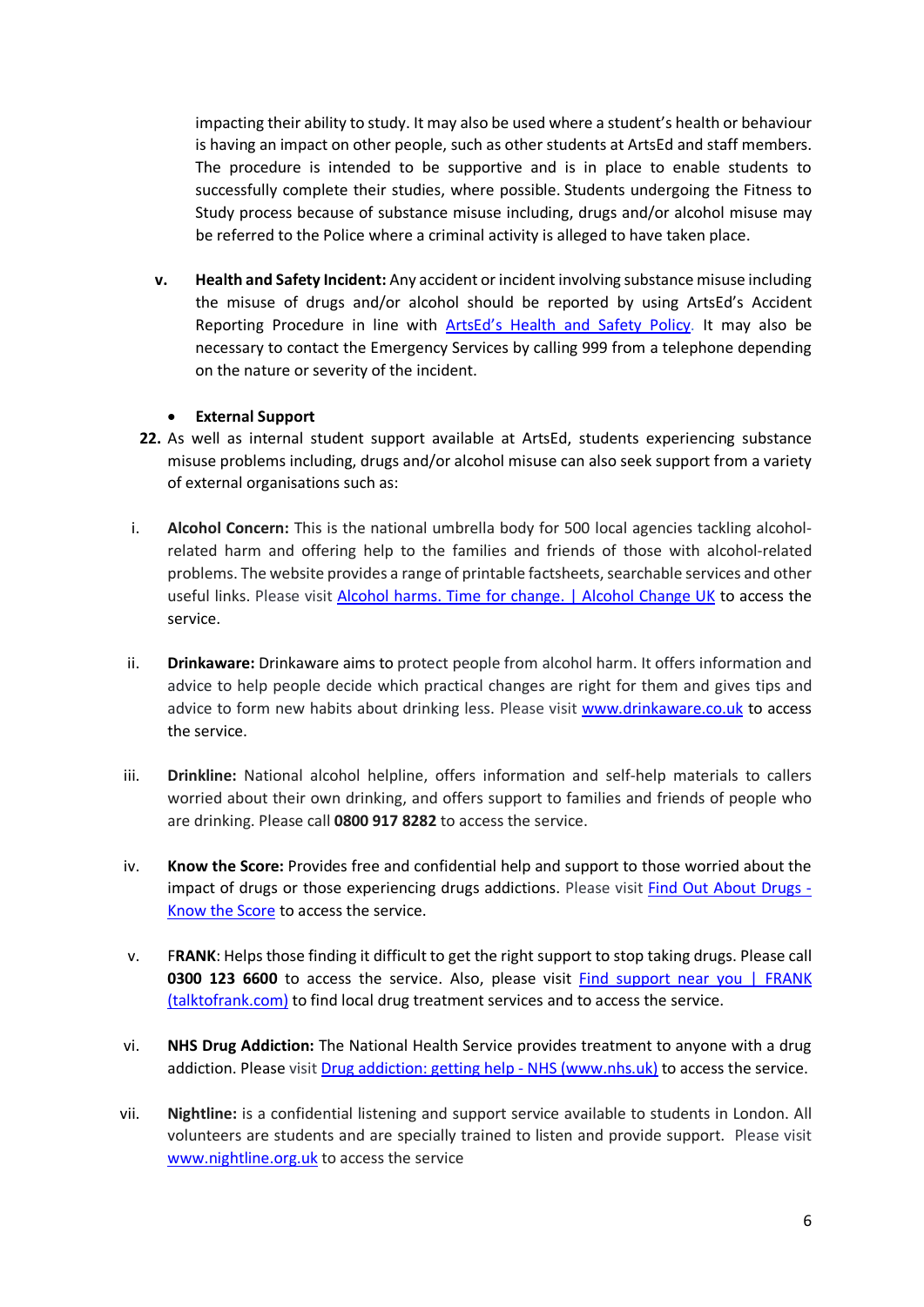- viii. **The Mix:** Provides a free and confidential multi-channel service and provides essential support for under 25s. Students can choose how they access support, without the worry of anyone else finding out. Please visit www.themix.org.uk/drink-and-drugs to access the service.
- **ix. Samaritans:** Provides a free and confidential service aimed at supporting individuals struggling with the use of or dependency on alcohol or other drugs. To contact Samaritans you can **call for free on your landline or mobile phone by dialling 116 123**. You do not have to have credit or call allowance on your mobile phone. **Alternatively, you can email the Samaritans by sending an email to [jo@samaritans.org.](mailto:jo@samaritans.org)**

### **D. Managing Student Misconduct and Complaints**

### **23. Student Misconduct and Disciplinary Action**

- i. Substance misuse including drugs and/or alcohol misuse will constitute student misconduct. Such matters most likely would breach a student's Conditions of Registration as set out in the Student Terms and Conditions and may be considered under the [Student Discipline](https://artsed003.blob.core.windows.net/policy/student-discipline-policy.pdf) Policy. ArtsEd reserves the right to utilise its Disciplinary Procedure to investigate and deal with student behaviour which falls below the expected standard. The Procedure has a range of sanctions available to it, up to and including the permanent removal of a student from ArtsEd.
- ii. Students will be signposted to available support and will be able to access such support regardless of being subject to a disciplinary matter. Students found in breach of Student Substance and Alcohol Misuse Policy will be subject to disciplinary action(s) and may also be referred to the Police where a criminal activity is alleged to have taken place.

#### **24. Student Complaint**

- i. Students who wish to bring a complaint about how a matter relating to substance misuse including drugs and/or alcohol misuse has been managed by us (or by staff undertaking activities for ArtsEd) should refer to and follow the process set out in the [Student Complaints](https://artsed003.blob.core.windows.net/policy/student-complaint-procedure.pdf)  [Procedure.](https://artsed003.blob.core.windows.net/policy/student-complaint-procedure.pdf)
- ii. Where a complaint is made, students should avoid disclosing unnecessary personal information about themselves (for example, medical conditions) unless the student deems it is relevant to the issues raised. Students must also avoid disclosing other people's personal data when making their complaint unless the student has been given written permission by the third party to do so.

# **25. Reporting and Monitoring**

i. An annual summary report of the number of student welfare cases and student disciplinary cases (including those relating to drug and alcohol misuse) and overall actions taken to manage these will be received by the Course Board, the Higher Education Committee and the Board of Trustees. There will be no reference to individual cases. The reports will show trends and make recommendations for improvements where necessary. A confidential record within the timeline prescribed by the data protection legislation will be kept separately of individual cases.